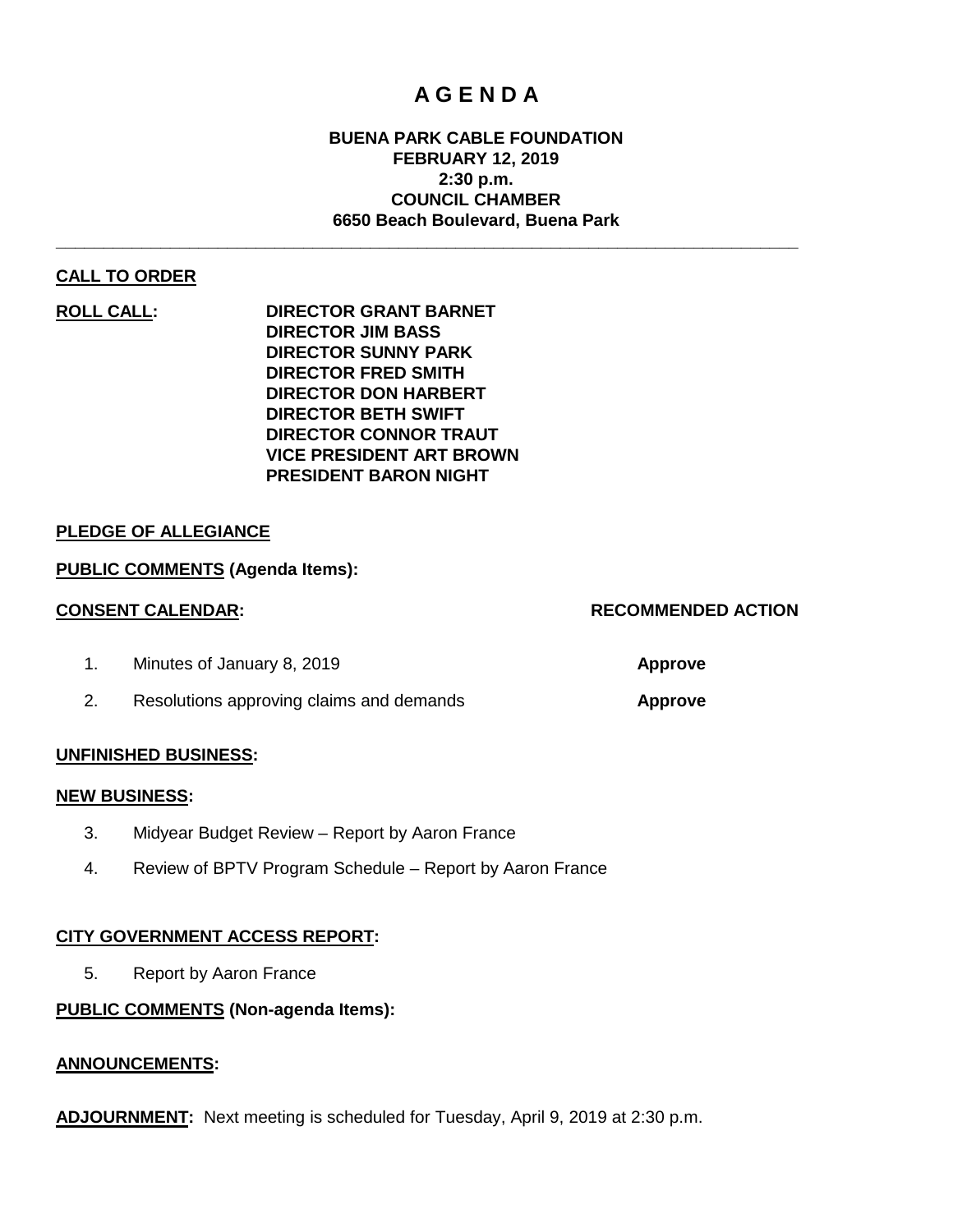#### **BUENA PARK CABLE FOUNDATION MINUTES OF MEETING January 8, 2019**

President Fred Smith called the Buena Park Cable Foundation Meeting of January 8, 2019 to order at 2:32 p.m. in the Council Chamber, 6650 Beach Boulevard, Buena Park, California.

PRESENT: Bass, Brown, Harbert, Park, Smith, and Traut ABSENT: Knight, Barnet and Swift

#### **ALSO PRESENT:**

Aaron France, Assistant City Manager, Adrian Garcia, Accounting Technician, Jane Lim, Accounting Technician and Lizzette Sandate, Executive Assistant.

#### **PLEDGE OF ALLEGIANCE**

Connor Traut led the Pledge of Allegiance to the flag.

#### **PUBLIC COMMENTS (Agenda Items):**

There were no public comments.

#### **CONSENT CALENDAR:**

MINUTES OF September 11, 2018

#### **RESOLUTIONS APPROVING CLAIMS AND DEMANDS**

| MOTION: | Smith/Harbert to APPROVE the Consent Calendar. |
|---------|------------------------------------------------|
| AYES:   | Bass, Brown, Harbert, Park, Smith, and Traut   |
| NOES:   | <b>None</b>                                    |
| ABSENT: | Knight, Barnet and Swift                       |

#### **UNFINISHED BUSINESS**

Letter from Buena Park Goes to College: Assistant City Manager Aaron France reviewed the thank you letter from Director Beth Swift with members. Event was very well attended and successful.

#### **NEW BUSINESS**

#### **Election of 2019 Officers: Foundation Directors**

| Motion: | Brown/Traut moved the nomination of Director Baron Night for President.   |
|---------|---------------------------------------------------------------------------|
| Motion: | Smith/Park moved the nomination of Director Art Brown for Vice President. |
| AYES:   | Bass, Brown, Harbert, Park, Smith, and Traut                              |
| NOES:   | <b>None</b>                                                               |
| ABSENT: | Knight, Barnet and Swift                                                  |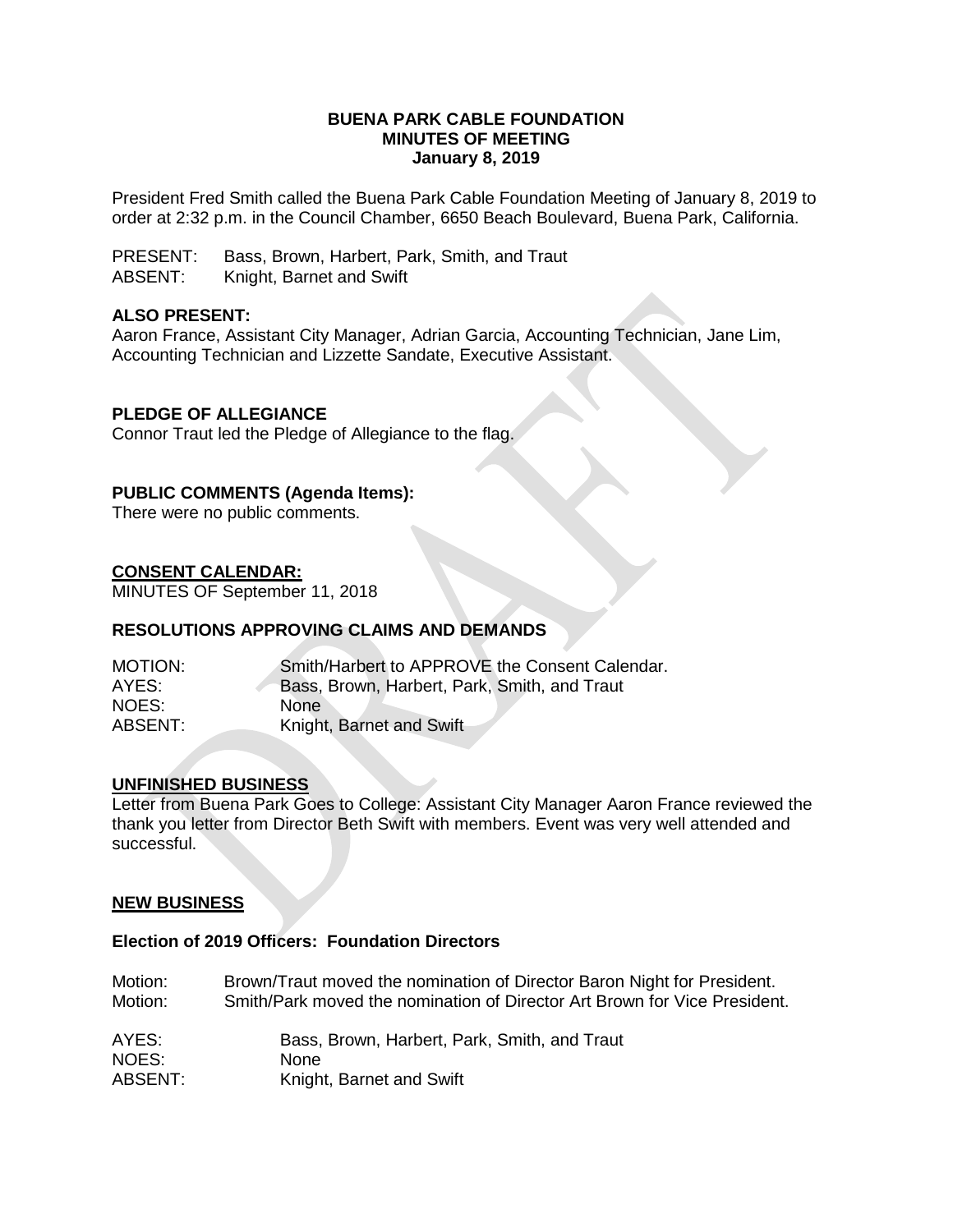BUENA PARK CABLE FOUNDATION January 8, 2019 PAGE 2

#### **Scholarship Sub-Committee**

The following members volunteered or were appointed to serve on the Scholarship Sub-Committee:

- Beth Swift
- Don Harbert
- Sunny Park

AYES: Bass, Brown, Harbert, Park, Smith, and Traut NOES: None ABSENT: Knight, Barnet and Swift

#### **2019 Director's Meeting Schedule**

Aaron France presented the 2019 meeting calendar and noted that the finances were to be reviewed on February 12, 2019.

#### **CITY GOVERNMENT ACCESS REPORT**

Aaron France reported that BPTV is currently airing What's New in Two, Christmas Tree Lighting, Holiday Programming, Giving in BP for the Holidays, Buena Park Today 2019 Winter Edition, Show on Library District, Monthly Crime Watch Edition from December, Professional Services and Announcements from Vector Control and OCTA.

#### **PUBLIC COMMENTS (Non-agenda Items):**

There were no public comments.

#### **ANNOUNCEMENTS**

Pastor Don Harbert announced they're looking into May 4<sup>th</sup> for the Love Buena Park Day.

#### **ADJOURNMENT**

There being no further business, the meeting was adjourned at 2:48 p.m. The next meeting is scheduled for February 12, 2019 at 2:30 p.m.

#### **ATTEST:**

Lizzette Sandate, Exec. Asst. The Controller of the Smith, President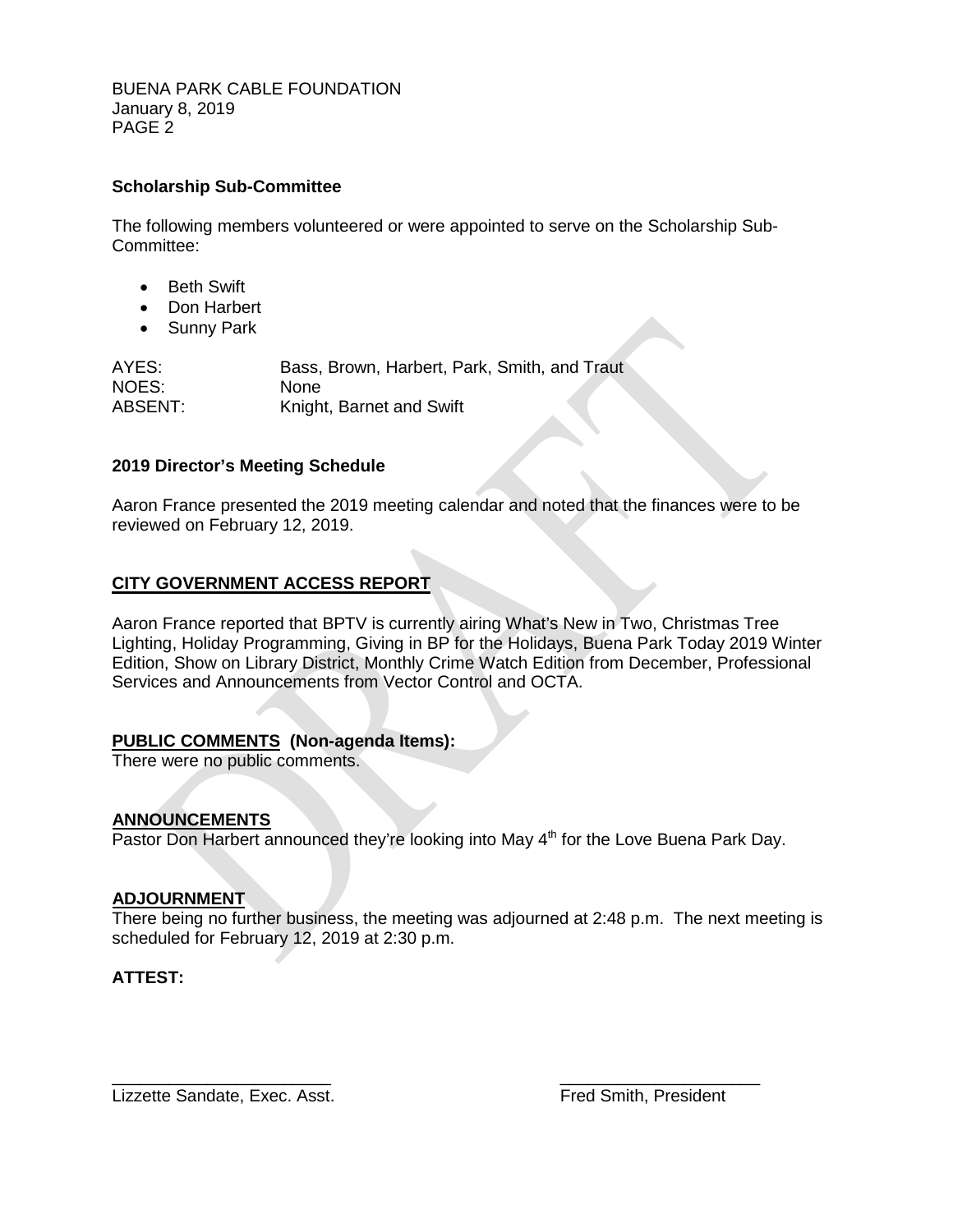#### **BUENA PARK FOUNDATION Income Statement January 31, 2019**

|                 |                                         |                  | <b>Current Year</b> |               |               | Prior Year   |               |            |
|-----------------|-----------------------------------------|------------------|---------------------|---------------|---------------|--------------|---------------|------------|
|                 |                                         |                  | Actual<br>Variance- |               |               | Actual       |               |            |
|                 |                                         |                  |                     | Period Ending | Favorable     |              | Period Ending |            |
|                 |                                         | <b>Budget</b>    | January 31, 2019    |               | (Unfavorable) |              | June 30, 2018 |            |
|                 |                                         |                  |                     |               |               |              |               |            |
| <b>REVENUES</b> |                                         |                  |                     |               |               |              |               |            |
|                 | 3410 Investment Income                  | \$<br>50.00      | \$                  | 3.36          | \$            | $(46.64)$ \$ |               | 4.63       |
|                 | 3900 Miscellaneous Revenue              |                  |                     |               |               |              |               |            |
|                 | 3951 Contribution from Time Warner/AT&T | 100,000.00       |                     | 27,001.16     |               | (72,998.84)  |               | 107,625.79 |
|                 | <b>Total Revenues</b>                   | 100,050.00<br>\$ | $\boldsymbol{\$}$   | 27,004.52     | $\$\$         | (73,045.48)  | $\$\$         | 107,630.42 |
|                 | <b>EXPENDITURES</b>                     |                  |                     |               |               |              |               |            |
|                 | 5214 Taxes and Fees                     | 100.00           |                     | 80.00         |               | 20.00        |               | 61.00      |
|                 | 5219 Time Warner Video Services         | 1,000.00         |                     | 632.56        |               | 367.44       |               | 1,151.27   |
|                 | 5220 Government Access/City             | 55,645.00        |                     | 35,456.72     |               | 20,188.28    |               | 73,848.44  |
|                 | 5221 Government Access/Council          | 6,000.00         |                     | 4,700.00      |               | 1,300.00     |               | 6,077.50   |
|                 | 5223 Ministerial Series                 | 1,925.00         |                     | 1,375.00      |               | 550.00       |               | 550.00     |
|                 | 5224 Production Grants                  |                  |                     |               |               |              |               |            |
|                 | 5225 Member Salaries                    | 3,000.00         |                     | 1,200.00      |               | 1,800.00     |               | 3,700.00   |
|                 | 5227 Misc Expenses/Add'l Programming    |                  |                     | 125.00        |               | (125.00)     |               | 300.00     |
|                 | 5230 Scholarships                       | 10,000.00        |                     |               |               | 10,000.00    |               | 4,000.00   |
|                 | 5240 Professional Services              | 1,600.00         |                     | 1,637.00      |               | (37.00)      |               | 1,637.00   |
|                 | 5245 Accounting/Staff Services          | 5,000.00         |                     |               |               | 5,000.00     |               | 5,000.00   |
|                 | 5250 Equipment Maintenance              | 2,000.00         |                     |               |               | 2,000.00     |               | 151.46     |
|                 | 5260 Equipment Replacement Fund         | 3,500.00         |                     |               |               | 3,500.00     |               |            |
|                 | 5410 Stationery/Supplies                | 100.00           |                     |               |               | 100.00       |               | 74.46      |
|                 | 5411 Printing                           | 100.00           |                     |               |               | 100.00       |               |            |
|                 | 5420 Books/Dues/Subscriptions           | 150.00           |                     |               |               | 150.00       |               | 108.95     |
|                 | 5430 Postage                            | 100.00           |                     |               |               | 100.00       |               | 50.00      |
|                 | 5840 Capital Outlay                     | 2,000.00         |                     | 78.81         |               | 1,921.19     |               |            |
|                 | <b>Total Expenditures</b>               | 92,220.00        |                     | 45,285.09     |               | 46,934.91    |               | 96,710.08  |
|                 |                                         |                  |                     |               |               |              |               |            |
|                 | Revenues Over (Under) Expenditures      | 7,830.00         |                     | (18, 280.57)  |               | (26, 110.57) |               | 10,920.34  |
|                 | Fund Balance, Beginning of Period       | 39,321.92        |                     | 39,321.92     |               |              |               | 28,401.58  |
|                 | Fund Balance, End of Period             | 47,151.92<br>\$  | \$                  | 21,041.35     | \$            | (26, 110.57) |               | 39,321.92  |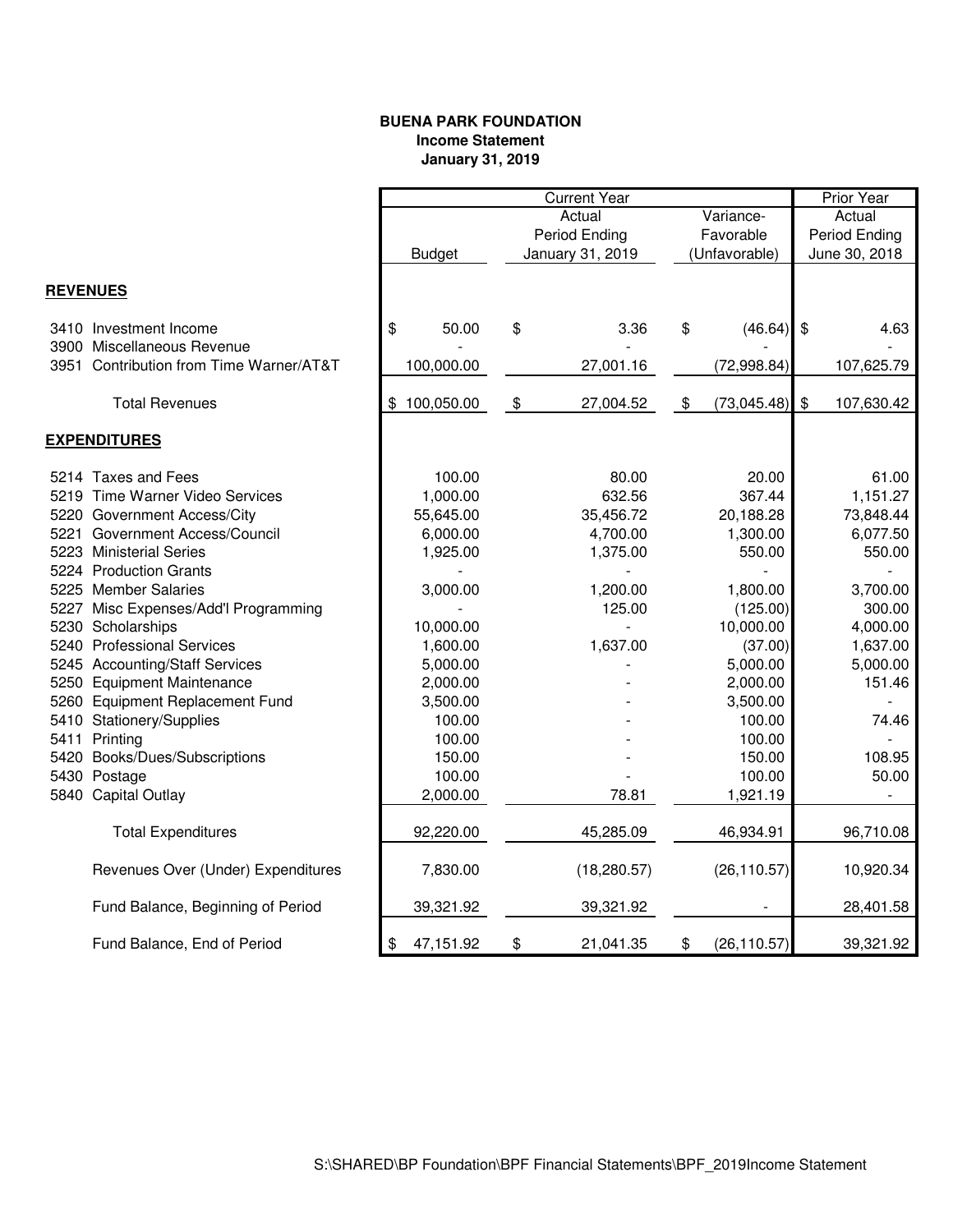| <b>CITY OF BUENA PARK FOUNDATION</b> |                      |                                                                        |                        |        |          |  |  |
|--------------------------------------|----------------------|------------------------------------------------------------------------|------------------------|--------|----------|--|--|
| <b>CHECK REGISTER</b>                |                      |                                                                        |                        |        |          |  |  |
|                                      |                      | For FY 2018-19                                                         |                        |        |          |  |  |
|                                      |                      |                                                                        |                        |        |          |  |  |
| <b>Date</b>                          | <b>Vendor</b>        | <b>Description</b>                                                     | Invoice #              | Check# | Amount   |  |  |
| 1/3/2019                             | Jane Cameron         | December/January Crime Watch                                           | B1819-1129, B1819-1216 | 7144   | 400.00   |  |  |
| 1/3/2019                             | <b>Mark Cloud</b>    | City Council Mtg 12/11/18, Crime Watch                                 | 9893                   | 7145   | 1,100.00 |  |  |
| 1/8/2019                             | City of Buena Park   | Reimburse City for 17-18 Foundation Audit                              | $Jan-19$               | 7146   | 1,637.00 |  |  |
| 1/8/2019                             | <b>Mark Cloud</b>    | Christmas Eve Video 2018, Crime Watch                                  | 9896                   | 7147   | 1,450.00 |  |  |
| 1/15/2019                            | Spectrum Business    | 8448400240026539 Jan-19 Cable Subscription                             | 0026539121918          | 7148   | 90.36    |  |  |
| 1/15/2019                            | Sunny Youngsun Park  | BPCF Meeting Jan. 8, 2019                                              | Jan-19                 | 7149   | 100.00   |  |  |
| 1/15/2019                            | <b>Fred Smith</b>    | BPCF Meeting Jan. 8, 2019                                              | Jan-19                 | 7150   | 100.00   |  |  |
| 1/15/2019                            | James Bass           | BPCF Meeting Jan. 8, 2019                                              | Jan-19                 | 7151   | 100.00   |  |  |
| 1/15/2019                            | Don Harbert          | BPCF Meeting Jan. 8, 2019                                              | $Jan-19$               | 7152   | 100.00   |  |  |
| 1/15/2019                            | Art Brown            | BPCF Meeting Jan. 8, 2019                                              | Jan-19                 | 7153   | 100.00   |  |  |
| 1/23/2019                            | Connor Traut         | Meeting Jan 8, 2019                                                    | Jan-2019               | 7154   | 100.00   |  |  |
| 1/23/2019                            | Vista Media Services | WNIT 1/3,16,21/19, City Countil Mtg. 1/8/19                            | 606-19, 607-19         | 7155   | 1,840.00 |  |  |
| 1/30/2019                            | N/A                  | <b>Voided Check</b>                                                    | <b>Voided Check</b>    | 7156   |          |  |  |
| 1/30/2019                            | Jane Cameron         | Feb-19, Crime Watch                                                    | B1819-0124             | 7157   | 200.00   |  |  |
| 1/30/2019                            | Kari Kessinger       | WNIT 1/3/19 Taping, WNIT 1/3/19 Taping Ep. 1, WNIT 1/3/19 Taping Ep. 2 | 109                    | 7158   | 300.00   |  |  |
| 1/30/2019                            | Spectrum Business    | 8448400240026539 Feb-19                                                | 0026539011919          | 7159   | 90.36    |  |  |
|                                      |                      |                                                                        | Jan 2019 Total         |        | 7,707.72 |  |  |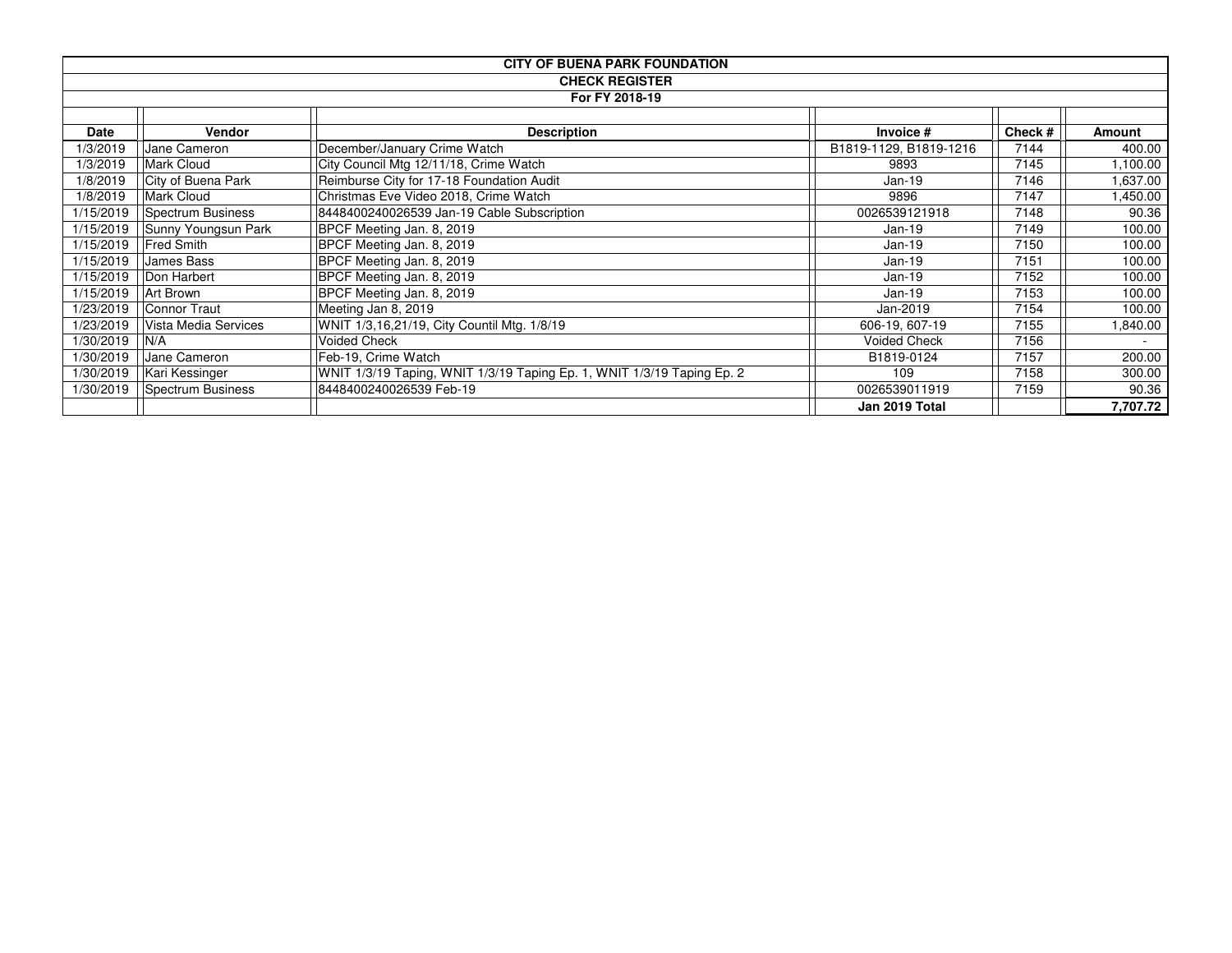## BP CABLE FOUNDATION BUDGET

|                                                              | Actual           | Proposed | Mid-Year |
|--------------------------------------------------------------|------------------|----------|----------|
| <b>Administrative Budget</b>                                 | FY 17-18         | FY 18-19 | FY 18-19 |
| Insurance/Bonding (Equip Coverage/Public Official Liability) | $\boldsymbol{0}$ | 0        | 0        |
| Taxes & Fees (Non-Profit Filing Fees)                        | 61               | 100      | 100      |
| <b>Stationary &amp; Supplies</b>                             | 74               | 100      | 100      |
| Books, Dues & Subscriptions                                  | 109              | 150      | 100      |
| Postage                                                      | 50               | 100      | 100      |
| Printing                                                     | 0                | 100      | 100      |
| Scholarship Program                                          | 4,000            | 10,000   | 10,000   |
| Professional Services (Review of Financial Records)          | 1,637            | 1,600    | 1,600    |
| <b>Accounting/Staff Services</b>                             | 5,000            | 5,000    | 5,000    |
| <b>Director Stipends</b>                                     | 3,700            | 3,000    | 3,000    |
| Time Warner Video Services                                   | 1,151            | 1,000    | 1,000    |
| <b>Equipment Maintenance</b>                                 | 151              | 2,000    | 1,000    |
| <b>Equipment Replacement Fund</b>                            | 0                | 3,500    | 2,000    |
| Capital Outlay (One-Time Playback Equip Purchase)            | $\mathbf 0$      | 2,000    | 1,000    |
| <b>Total Administrative Budget</b>                           | \$15,933         | \$28,650 | \$25,100 |
| <b>Programming Budget</b>                                    |                  |          |          |
| Govt Access BPTV Ch 3 (Production Budget on Page 2)          | \$73,848         | \$55,645 | \$55,645 |
| <b>City Council/Planning Commission Meetings</b>             | 6,078            | 6,000    | 9,000    |
| <b>Ministerial Series</b>                                    | 550              | 1,925    | 1,925    |
| Miscellaneous Expenditures/Add'l Programming                 | 300              | 0        | 125      |
| <b>Total Programming Budget</b>                              | \$80,776         | \$63,570 | \$66,695 |
| <b>TOTAL BUDGET</b>                                          | \$96,709         | \$92,220 | \$91,795 |